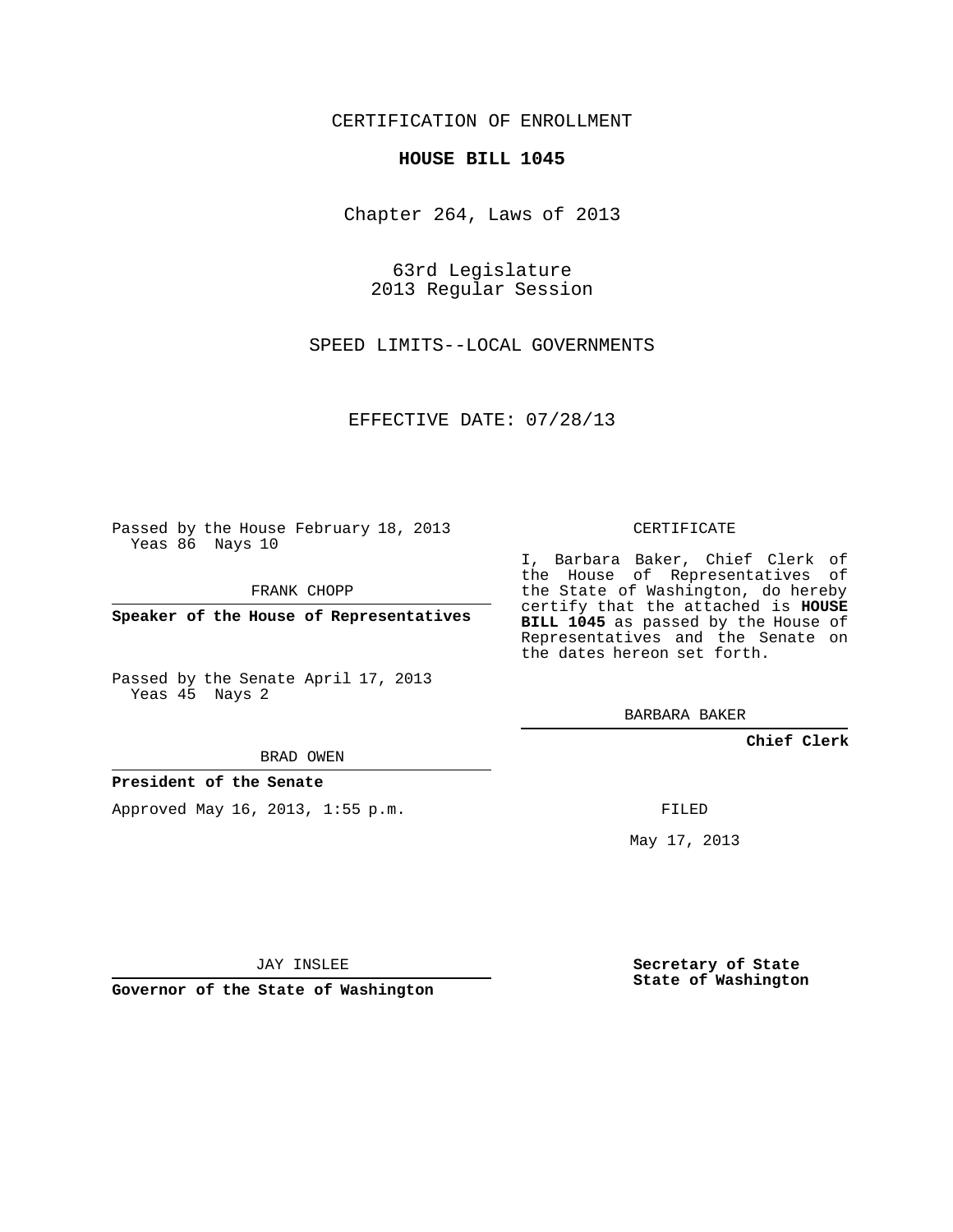## **HOUSE BILL 1045** \_\_\_\_\_\_\_\_\_\_\_\_\_\_\_\_\_\_\_\_\_\_\_\_\_\_\_\_\_\_\_\_\_\_\_\_\_\_\_\_\_\_\_\_\_

\_\_\_\_\_\_\_\_\_\_\_\_\_\_\_\_\_\_\_\_\_\_\_\_\_\_\_\_\_\_\_\_\_\_\_\_\_\_\_\_\_\_\_\_\_

Passed Legislature - 2013 Regular Session

**State of Washington 63rd Legislature 2013 Regular Session**

**By** Representatives Ryu, Angel, Moscoso, Clibborn, Upthegrove, Fitzgibbon, Liias, Pedersen, Stanford, Farrell, Morrell, Pollet, Bergquist, and Fey

Prefiled 01/10/13. Read first time 01/14/13. Referred to Committee on Transportation.

1 AN ACT Relating to local authorities altering maximum speed limits; 2 and amending RCW 46.61.415.

3 BE IT ENACTED BY THE LEGISLATURE OF THE STATE OF WASHINGTON:

 4 **Sec. 1.** RCW 46.61.415 and 1977 ex.s. c 151 s 36 are each amended 5 to read as follows:

 (1) Whenever local authorities in their respective jurisdictions determine on the basis of an engineering and traffic investigation that the maximum speed permitted under RCW 46.61.400 or 46.61.440 is greater or less than is reasonable and safe under the conditions found to exist upon a highway or part of a highway, the local authority may determine and declare a reasonable and safe maximum limit thereon which

12 (a) Decreases the limit at intersections; or

13 (b) Increases the limit but not to more than sixty miles per hour; 14 or

15 (c) Decreases the limit but not to less than twenty miles per hour.

16 (2) Local authorities in their respective jurisdictions shall 17 determine by an engineering and traffic investigation the proper 18 maximum speed for all arterial streets and shall declare a reasonable